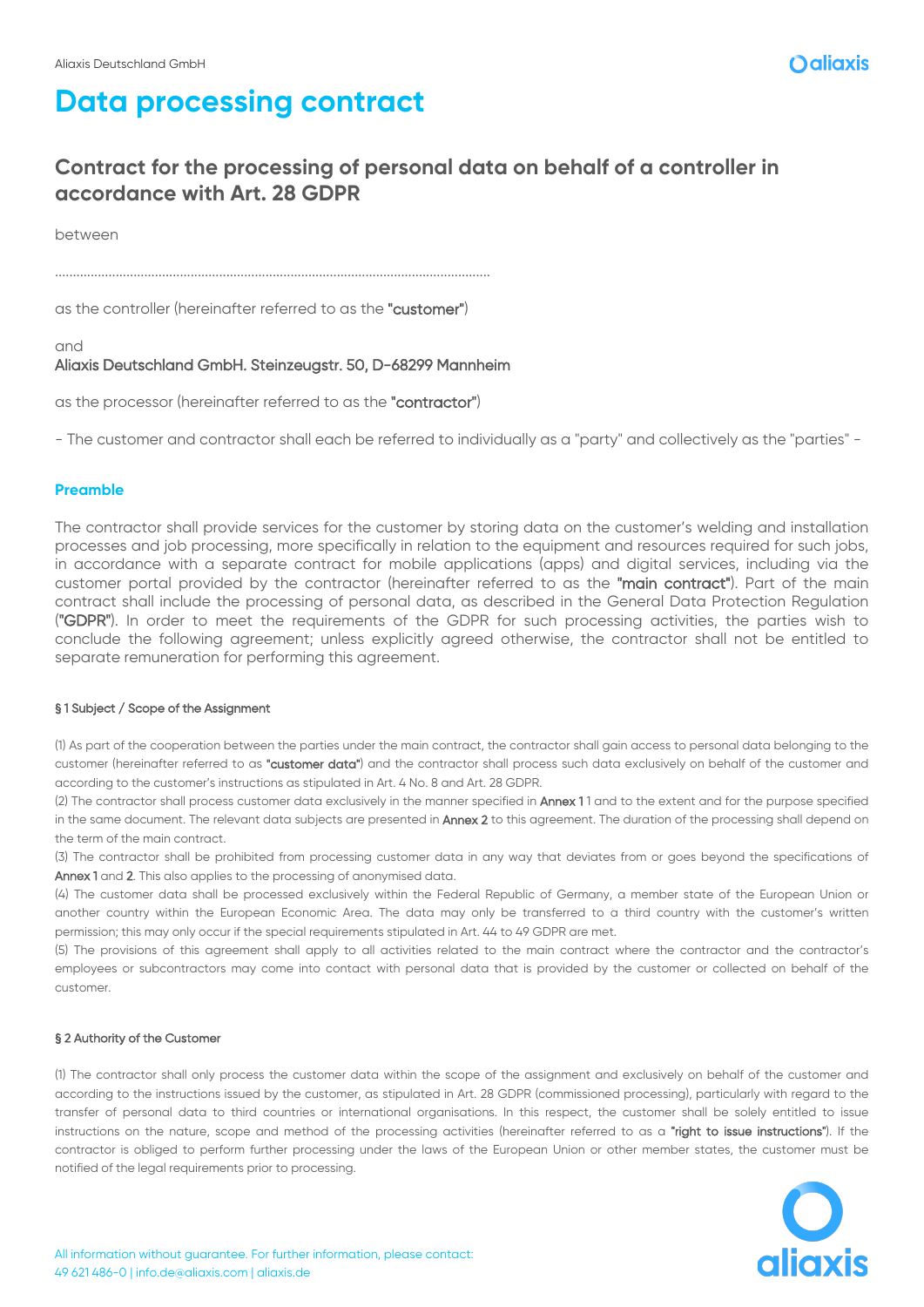(2) The customer shall generally issue instructions in writing; any verbal instructions must be confirmed by the contractor in writing. The persons authorised to issue and receive instructions are detailed in Annex 3. If the persons indicated in Annex 3 are changed or become unavailable on a long-term basis, their replacements or representatives must be immediately indicated to the other party in text form. The contractor shall promptly notify the customer if there is a change in the persons authorised to receive instructions. Until the customer has received such a notification, the persons previously indicated to the customer shall still be deemed authorised to receive instructions.

(3) If the contractor believes an instruction issued by the customer constitutes a violation of data protection regulations, the customer must be immediately informed. The contractor shall be entitled to refrain from executing the instruction in question until it has been confirmed or changed by the customer.

#### § 3 Protective Measures to be Implemented by the Contractor

(1) The contractor must comply with the statutory data protection regulations and refrain from disclosing any information obtained from the customer or making it available to third parties. All documents and data must be secured against unauthorised access using state-of-the-art technology.

(2) Furthermore, the contractor shall oblige all persons entrusted with the task of processing and performing this agreement (hereinafter referred to as "employees") to maintain confidentiality by means of a written agreement (obligation of confidentiality, point (b) of Art. 28 (3) GDPR) and the contractor shall take due care to ensure that such employees fulfil their obligation. If so requested by the customer, the contractor shall present written or electronic evidence to prove that the employees are subject to such an obligation.

(3) The contractor shall structure all internal affairs in a way that ensures compliance with the specific requirements of data protection law. The contractor agrees to take and maintain all the technical and organisational measures required to adequately protect customer data in accordance with Art. 32 GDPR, particularly the measures listed in **Annex 4** to this agreement, for the duration of the data processing assignment.

(4) The contractor reserves the right to change such technical and organisational measures, but the contractor must always ensure the contractually agreed level of protection. The contractor must immediately inform the customer in writing if there is reason to believe that the measures described in Annex 4 are no longer sufficient; in such cases, the contractor shall discuss further technical and organisational measures with the customer.

(5) If so requested by the customer, the contractor shall present appropriate evidence to prove that the technical and organisational measures specified in Annex 4 are being taken.

#### § 4 Information and Assistance to be Provided by the Contractor

(1) In the event of any faults, suspected data breaches, violations of the contractor's contractual duties, suspected security incidents or other irregularities that might arise when customer data is being processed by the contractor, employees or third parties, the contractor shall inform the customer immediately and within 48 hours at the latest in writing or text form. The same shall apply if the contractor is audited by the data protection supervisory authority. The reports described in the first sentence of § 4 (1) must contain at least the information specified in Art. 33 (3) GDPR.

(2) In the cases described in § 4 (1) above, the contractor shall provide the customer with a reasonable degree of assistance in clarifying the facts of the matter, rectifying the situation and informing third parties. In particular, the contractor shall immediately take the necessary measures to secure the data and mitigate any adverse effects for the data subjects; the contractor shall inform the customer and await further instructions.

(3) The contractor agrees to provide the customer with any information and evidence requested verbally or in writing within a reasonable period to allow the customer to inspect the contractor's technical and organisational measures in accordance with § 7 (1) of this agreement. Furthermore, the contractor shall provide the customer with a comprehensive, up-to-date data protection and security plan for the data processing and authorised persons upon request.

#### § 5 Other Obligations of the Contractor

(1) The contractor shall be obliged to keep a record of all categories of data processing activities performed on behalf of the customer, as stipulated in Art. 30 (2) GDPR. The record must be provided to the customer upon request.

(2) The contractor must help the customer carry out a data protection impact assessment in accordance with Art. 35 GDPR and provide assistance during any prior consultations with the supervisory authority in accordance with Art. 36 GDPR.

(3) Insofar as the contractor is legally obliged to appoint a data protection officer, the contractor hereby confirms that this has been done. The

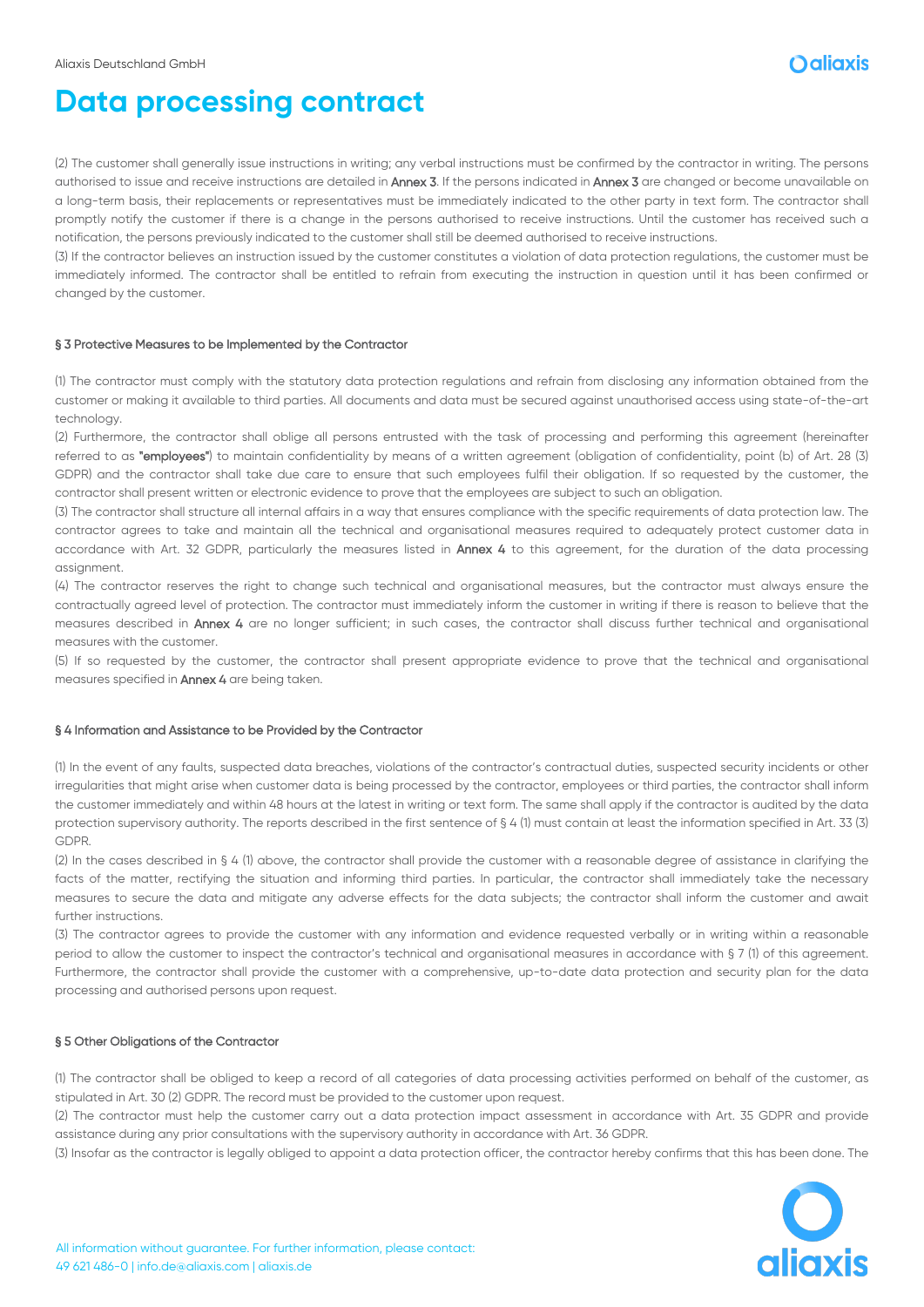

data protection officer may be contacted as follows: Aliaxis Deutschland GmbH, FAO Jörn Menzel, Steinzeugstr. 50, D-68299 Mannheim, datenschutz@aliaxis.com, Tel.: +49 621 486-1325, Fax: +49 621 486-25 1325.

The customer must be immediately informed in writing if the contractor appoints a new data protection officer or a new contact for data protection issues.

(4) If customer data is jeopardised in the hands of the contractor through seizure, confiscation, insolvency or settlement proceedings, or any other events or third-party measures, the contractor must immediately inform the customer unless this is prevented by a judicial or official order. In such cases, the contractor shall immediately inform all responsible parties that the customer is solely entitled to make decisions concerning the data as the "controller" (as defined in the GDPR).

#### § 6 Subcontracting Relationships

(1) ) The contractor shall not be authorised to hire subcontractors to fulfil the obligations assumed under this agreement ("subcontracting relationships"). Any exceptions to this rule shall only be made in specific cases with the prior express consent of the customer, which must be given in writing. In such cases, the contractor must ensure that the subcontractors are also subject to the provisions of this agreement and the customer must be granted all rights to inspect the subcontractors in accordance with § 7 of this agreement. The contractor shall not be permitted to establish subcontracting relationships with third parties outside the European Economic Area.

The subcontracting relationships that had been established prior to this agreement, as detailed in Annex 5, shall be permitted.

(2) For the purposes of this agreement, "subcontracting relationships" shall not include any purely ancillary services provided by third parties for the contractor. This may include postal, transport and shipping services, cleaning services, security services, telecommunications services with no specific relation to the services provided by the contractor for the customer, and any other measures taken to ensure the confidentiality, availability, integrity and resilience of data processing hardware and software. The contractor shall remain obliged to ensure data protection and data security in such cases.

#### § 7 Inspection Rights

(1) The customer shall be entitled to regularly check whether the contractor is complying with the provisions of this agreement, and particularly to check whether the contractor is taking the technical and organisational measures referred to in § 3 (3) of this agreement. For this purpose, the customer may obtain information from the contractor or request expert reports, certifications or internal audits; furthermore, the customer may inspect the technical and organisational measures during the contractor's regular business hours or have such inspections carried out by a qualified third party, who must not be one of the contractor's competitors.

(2) The customer shall only carry out inspections to the necessary extent and shall take reasonable account of the contractor's business interests. The parties shall arrange the date and nature of such inspections in good time.

(3) The customer shall document the inspection results and share them with the contractor. If the customer notices any errors or irregularities (e.g. when checking deliverables within the scope of the order), the contractor must be immediately informed. If an inspection reveals circumstances that can only be avoided in the future by restructuring processing activities, the customer shall immediately notify the contractor of the necessary changes.

#### § 8 Rights of Data Subjects

(1) The contractor shall take suitable technical and organisational measures where possible to help the customer meet the requirements of Art. 12 to 22 GDPR and Art. 32 to 36 GDPR. In cases where information requested by the customer is not held directly by the contractor, the contractor shall obtain such information immediately but within 10 working days at the latest.

(2) If data subjects exercise their rights under Art. 16 to 18 GDPR, the contractor shall be obliged to rectify, erase or restrict the relevant customer data immediately but within 10 working days at the latest according to the instructions issued by the customer. If so requested by the customer, the contractor shall present written evidence to prove that the data has been deleted, rectified or restricted.

(3) If data subjects assert their rights directly against the contractor (e.g. right of access, rectification or erasure), the contractor shall immediately forward the request to the customer and await further instructions. The contractor shall not communicate with data subjects unless instructed to do so.

#### § 9 Term and Termination

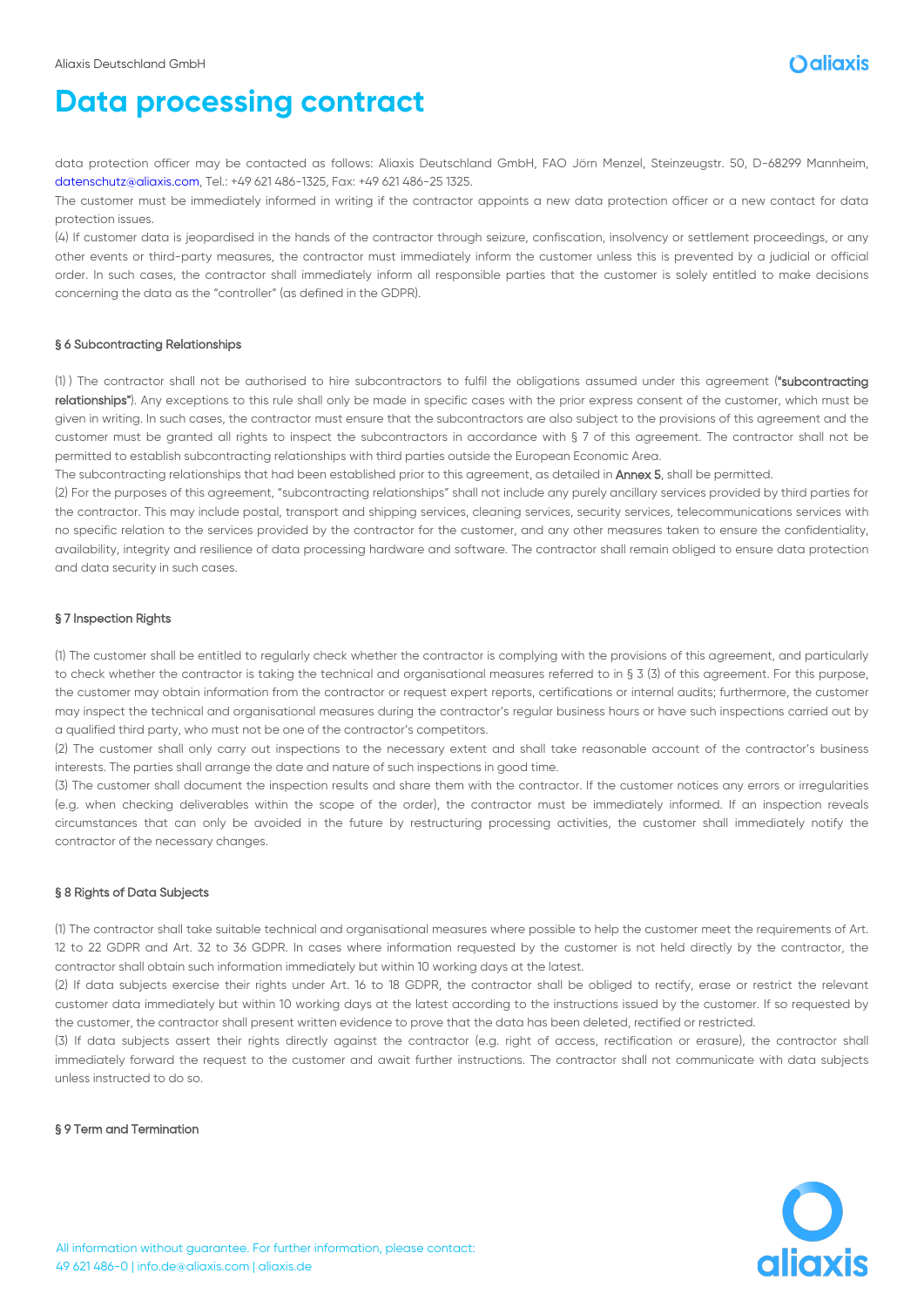

(1) The term of this agreement shall correspond to the term of the main contract. If the main contract can be terminated ordinarily, the provisions for its ordinary termination shall apply accordingly to this agreement. In case of doubt, the termination of the main contract shall be deemed to result in the termination of this agreement and vice versa.

(2) The customer shall be entitled to extraordinarily terminate this agreement for good reason at any time. The customer shall have a particularly good reason for doing so if the contractor fails to fulfil the obligations assumed under this agreement, violates the provisions of the GDPR through intent or gross negligence, or is unable or unwilling to execute an instruction issued by the customer. In the event of simple violations (i.e. neither intentional nor grossly negligent), the customer shall first allow the contractor to rectify the violation within a reasonable deadline. If this deadline expires without bringing about the desired effect, the customer shall be entitled to extraordinarily terminate this agreement.

#### § 10 Deletion and Return of Customer Data

(1) Once the main contract has been terminated, the contractor shall return all documents, data and storage media to the customer or, if so requested by the customer, such material shall be completely and irrevocably deleted, unless it has to be retained for a certain period by law. This also applies to any copies of the customer data held by the contractor (e.g. back-ups), but not to any documentation that serves to prove that the customer data has been properly and professionally processed in accordance with the assignment. The contractor must keep such documentation for 6 years and present it to the customer upon request.

(2) The contractor shall provide the customer with written confirmation to state that the data has been deleted. The customer shall be entitled to check whether the contractor has fully and suitably returned or deleted the data in accordance with this agreement; § 7 (2) of this agreement applies accordingly.

(3) The contractor must continue to maintain confidentiality with regard to any data that has become known in connection with the main contract, even after the main contract has come to an end.

#### § 11 Liability

(1) The liability of the parties shall be based on Art. 82 GDPR. Notwithstanding the above, the contractor shall remain liable to the customer for the violation of any obligations assumed under this agreement or the main agreement.

(2) The parties may exempt themselves from liability by proving that they are in no way responsible for the circumstances that have resulted in the damage incurred by a data subject. The first sentence of § 11 (2) shall apply accordingly if a fine is imposed on a party; an exemption shall be granted to the extent that the other party takes responsibility for the violation sanctioned by the fine.

#### § 12 Final Provisions

(1) The parties hereby agree that the contractor shall not be entitled to claim a right of retention, as stipulated in Section 273 of the German Civil Code (BGB), with regard to the data to be processed and the associated storage media.

(2) Any additions and amendments to this agreement must be made in writing. This also applies to the waiver of this written form requirement. (3) In case of doubt, the provisions of this agreement shall take precedence over those of the main contract. If individual provisions of this agreement prove to be fully or partially ineffective or unenforceable, or if they become ineffective or unenforceable due to changes in legislation after this agreement has been concluded, this shall have no bearing on the effectiveness of the remaining provisions. In such cases, the ineffective or unenforceable provision shall be replaced by an effective and enforceable provision that best reflects the objective and purpose of the invalid provision.

(4) This agreement is subject to German law. Mannheim shall be the exclusive place of jurisdiction.

23.09.2021

#### Customer: Contractor:

Aliaxis Deutschland GmbH Steinzeugstrasse 50 D-68229 Mannheim

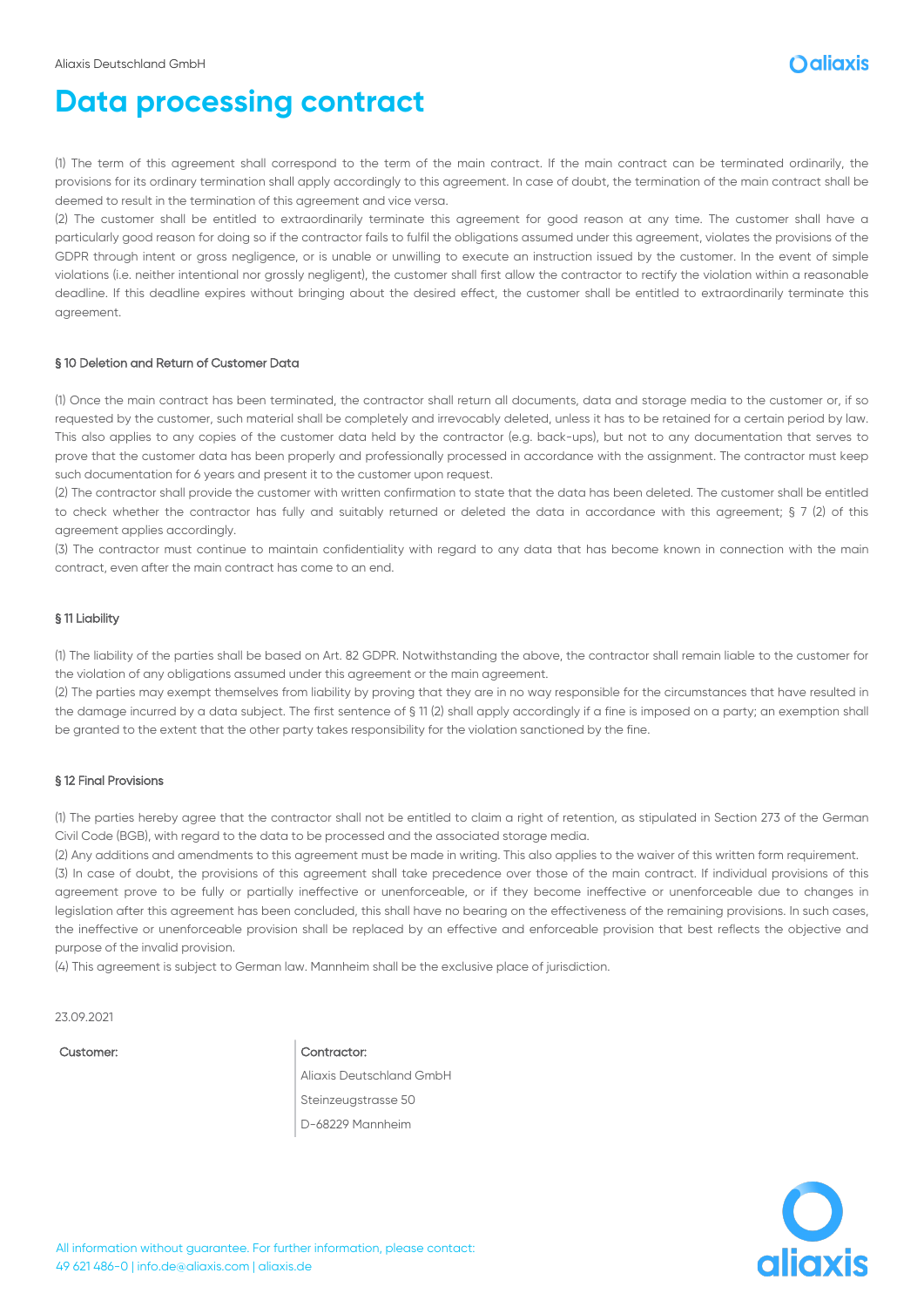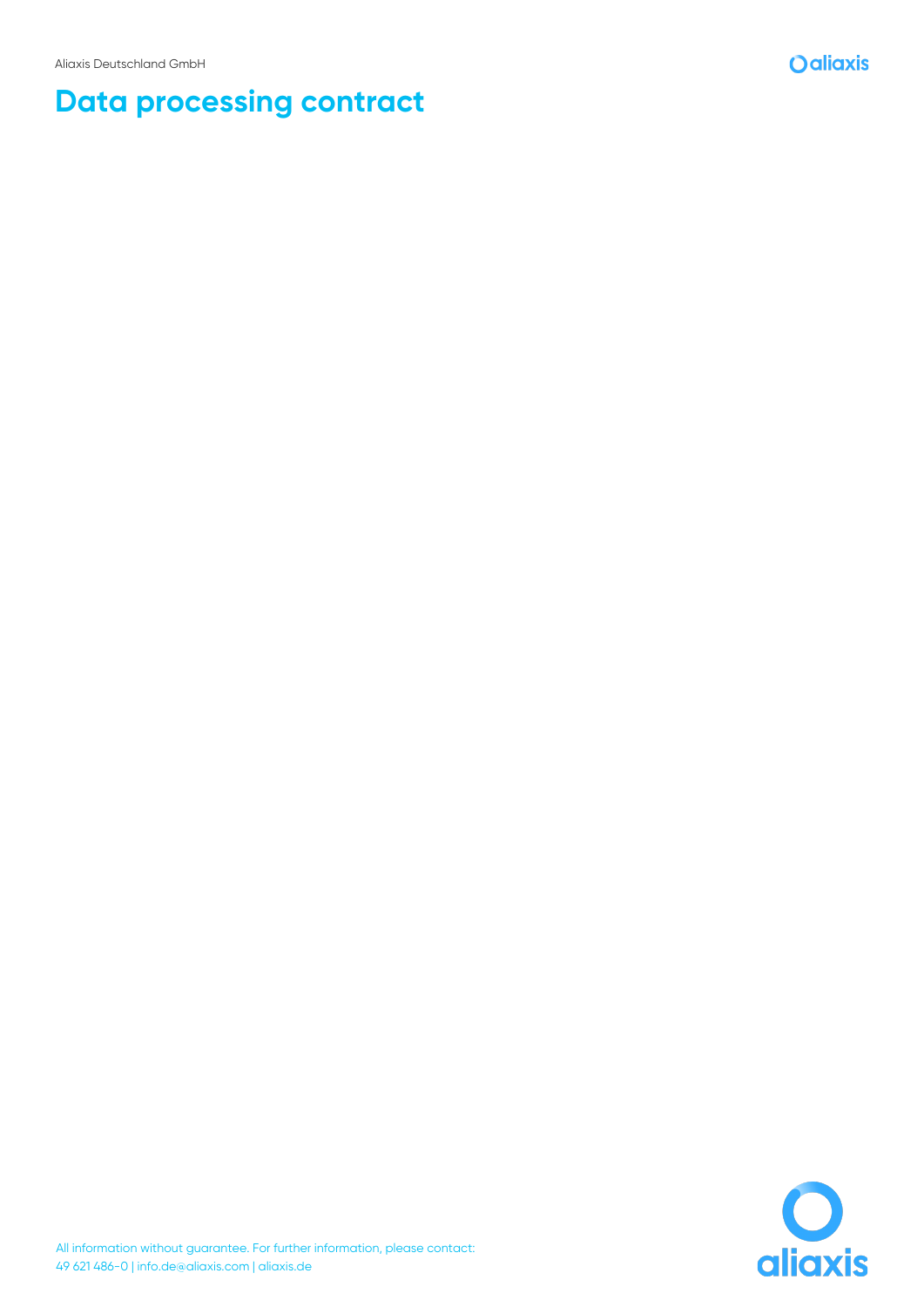### **Annexes**

#### **Annex 1 Nature, Scope and Purpose of Data Processing**

We will process the data you give us to provide essential services.

The aim of such services is to improve the traceability and documentation of work processes involving our equipment and resources (or the resources of our competitors). We will record the location in which our equipment and resources are used, as well as the usage parameters. The stored data records may contain the personal data of your employees / customers in some cases. We will also store your billing and contract documents and make them available for you to download at any time.

#### **Annex 2 Types of Data and Categories of Data Subjects**

#### Types of data:

- Personal master data
- Communication data (e.g. telephone, email)
- Contract master data (contractual relationship, interest in products / contracts)
- Customer history
- Contract billing and payment data
- Planning and control data
- Geodata

#### Categories of data subjects

- Existing customers
- Prospective customers
- Employees
- Suppliers
- Commercial agents
- Contacts

#### **Annex 3 Persons Authorised to Issue and Receive Instructions**

Customer: the user registered as the "administrator" in the customer portal Contractor: our portal customer service team (portal.de@aliaxis.com or +49 621 / 486-1533)

#### **Annex 4 Technical and Organisational Measures of the Contractor (Art. 32 GDPR)**

#### 1. Confidentiality (Art. 32 (1) GDPR)

#### 1.1 Controlling physical access to facilities

- All external doors are fitted with a cylinder locking system.
- The company premises are fenced off and can be accessed via an entrance manned by external staff.
- The company premises are under video surveillance.
- The office doors are fitted with cylinder locks. Access is only granted by authorised personnel. Access is restricted using a key authorisation concept.
- The server room doors are equipped with cylinder locks. Access is only granted by authorised personnel. Access is restricted using a key authorisation concept.

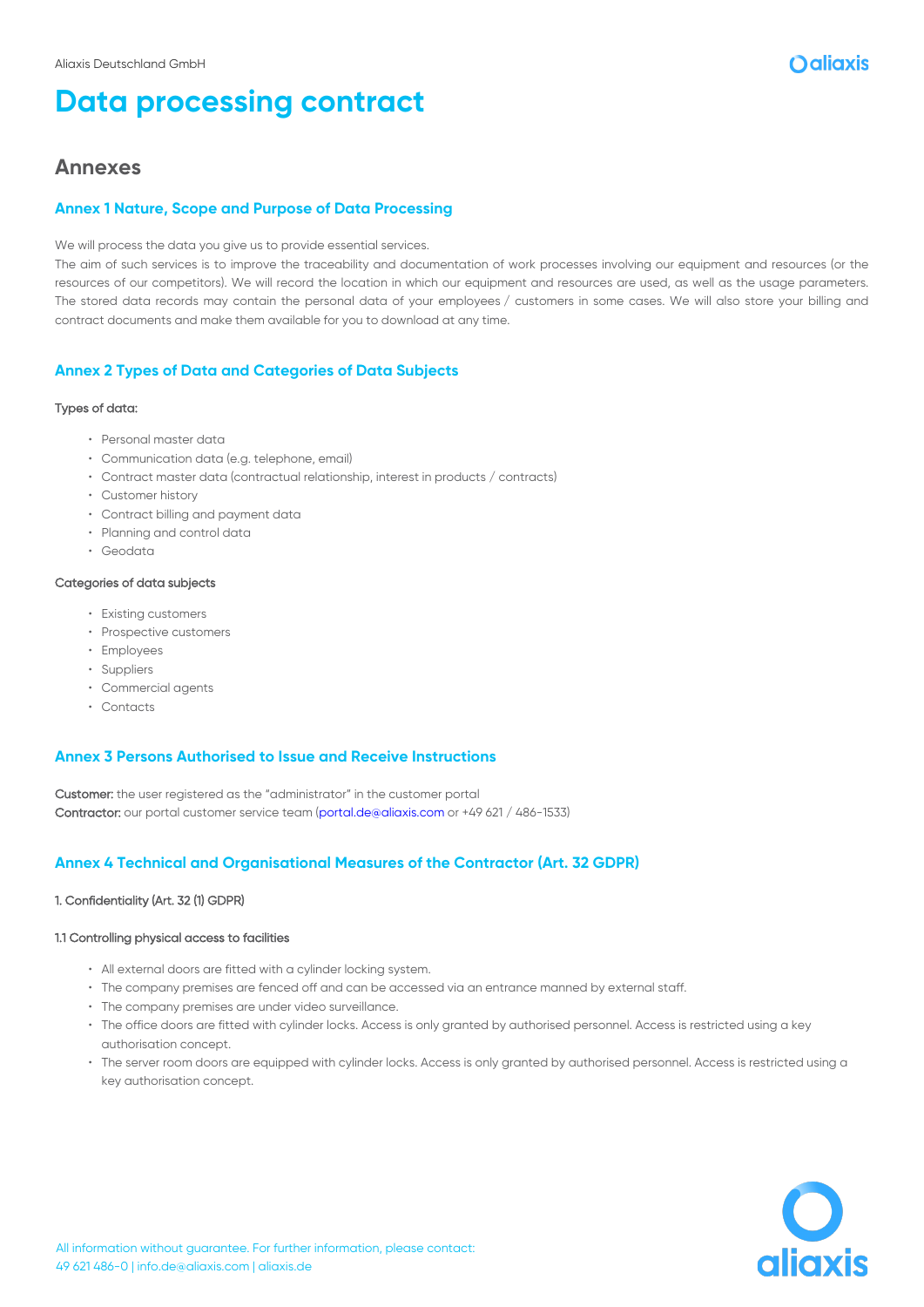

#### 1.2 Controlling digital access to systems

- Secure passwords are used for all data processing systems in accordance with the BSI standard "IT-Grundschutz M2.11: Rules for Password Use".
- OTPs are used for two-factor authentication to ensure a secure VPN dial-in (hardware token and domain authentication).
- A VPN tunnel is used for all external communication with the company network.
- Hard disk encryption is used on the storage media of all mobile devices (notebooks) in accordance with the BSI standard "IT-Grundschutz M 4.337: Use of BitLocker Drive Encryption".
- There is an administration concept (separate administration accounts) based on the "privacy by design" approach.

#### 1.3 Controlling access to data

- The authorisation structure of the Microsoft domain environment is based on the "need to know" principle, whereby users only gain access to the folders and network drives needed for their daily work.
- The role authorisation concept of the ERP systems is also based on the "need to know" principle.

#### 1.4 Controlling the separation of data

- The ERP systems and the CRM system are served by separate databases.
- Applications for certain uses are managed in separate directories / databases and sometimes even on different servers.
- The company network has various VLANs, where the network segments are virtually separated.

#### 1.5 Pseudonymisation

• Aliaxis Deutschland GmbH observes the principle of data minimisation. If there is no specific purpose for processing a personal data record, the data record is pseudonymised.

#### 2. Integrity (Art. 32 (1) GDPR)

#### 2.1 Controlling the transfer of data

- Transport encryption is used for all outgoing emails.
- A VPN tunnel (SSL-VPN) is used for external access to the company network.
- A data processing agreement is concluded with every processor.
- All employees have to sign a written confidentiality and data secrecy agreement before starting their work for the company.

#### 2.2 Controlling data entries

• In the case of remote maintenance, each remote session is logged.

#### 3. Availability and resilience (rt. 32 (1) GDPR)

#### 3.1 Controlling the availability of systems

- The storage environment has a redundant controller, power supply and network connection.
- There is an HA virtualisation cluster.
- There is a back-up concept, whereby data is transferred to a separate NAS system and also stored on removable media.
- All business-critical systems are backed up on a daily basis; non-critical systems are backed up once a week.
- All server systems are secured with a UPS.
- All servers and clients have anti-virus protection with integrated malware protection.